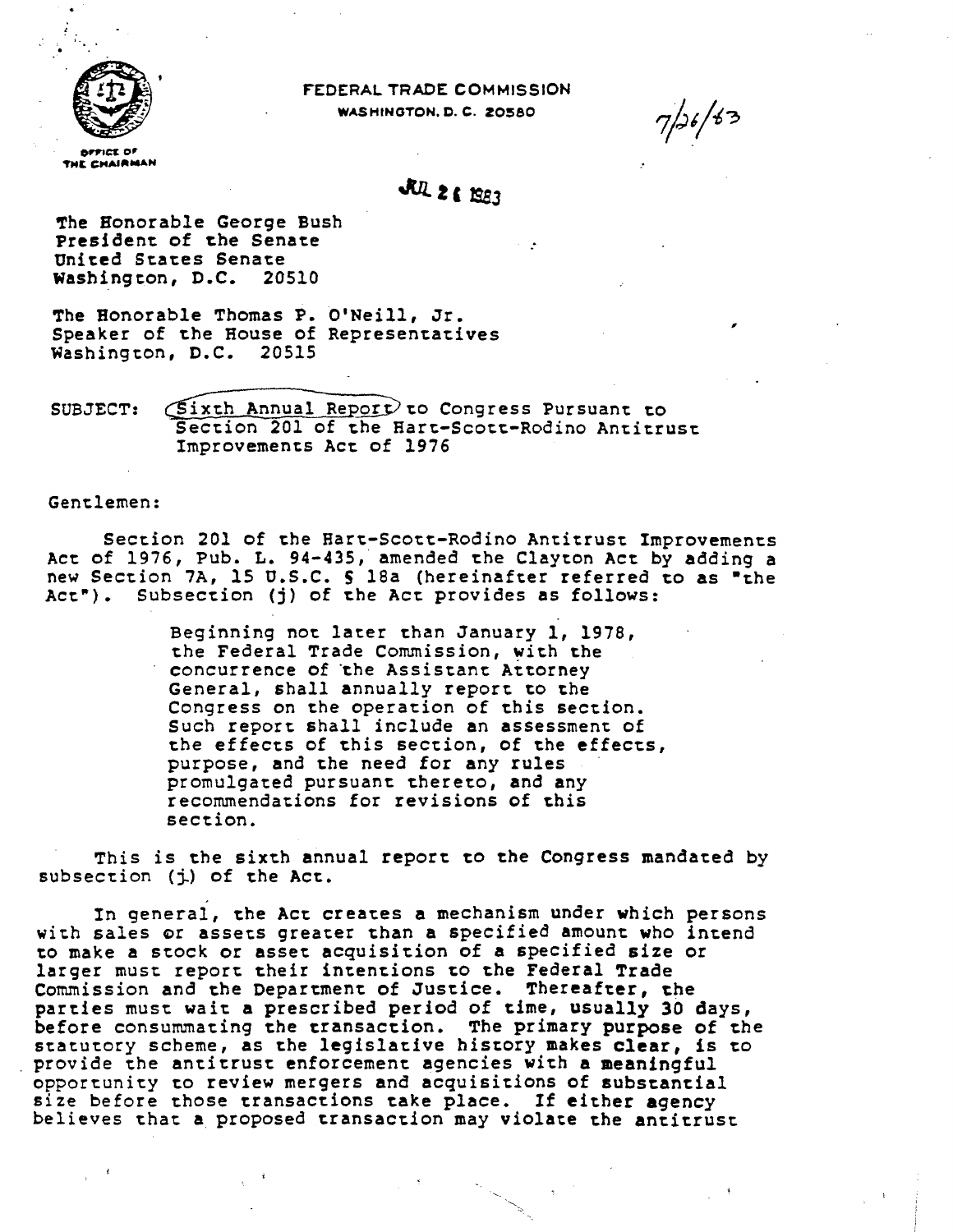laws, Section 7A(f) of the Act allows the agency to seek an injunction in federal district court to prohibit consummation of the transaction. The ability of the antitrust agencies to make such a determination is enhanced by the provisions of Section 7A(e) cf the Act, which authorize either of the agencies to issue a request for additional information or documentary material to either or both parties to a reported transaction. Such a request must be issued during the initial waiting period and, in most cases, has the effect of extending the period until 20 days after the requesting agency receives all the requested information or material.

 $\cdot$   $\cdot$ 

Final rules governing implementation of the premerger<br>notification program were promulgated by the Commission, with the concurrence of the Assistant Attorney General, on July 31, 1978. *l/* At the same time, a comprehensive Statement of Basis 1978. 1/ At the same time, a comprehensive Statement of Basis<br>and Purpose was published which contains a section-by-section<br>analysis of each provision of the rules and an item-by-item<br>analysis of each item of the Premerger

#### Statistical Profile of the Premerger Notification Program

Attached to this report are two tables which provide a statistical profile of the premerger·program based on slightly more than four years of operation. Appendix A provides a statistical compilation for each of the five years in which the program bas been in operation (September 5, 1978, through December 31, 1982) in five categories: number of transactions reported, number of filings received, number of requests for aaditional information or documentary material (hereinafter referred to as "second requests"), and number of requests for early termination received, granted, and denied. Appendix B provides a month-by-month comparison of the number of filings<br>received and the number of transactions reported for 1980 through 1982.

The statistics set out in these appendices illustrate that the number of transactions reported continues to increase. Appendix A shows that the number of transactions reported in 1982 increased 5.6% from the number reported in 1981 (1083 in 1981 to 1144 in 1982) •. Despite this increase, the statistics indicate a significant decrease in the number of second requests issued in 1982; 49 seeond requests were issued in 1982 while 81 were issued in 1981. This decrease is part of a long-term decline in the

1/ 43 Fed. Reg. 33450 (July 31, 1978). The rules also appear<br>in 16 C.F.R. Parts 801 through 803. For more background<br>information concerning the development of the rules and operating procedures under the premerger notification program, see the second and third annual reports covering the years 1978 and 1979, respectively.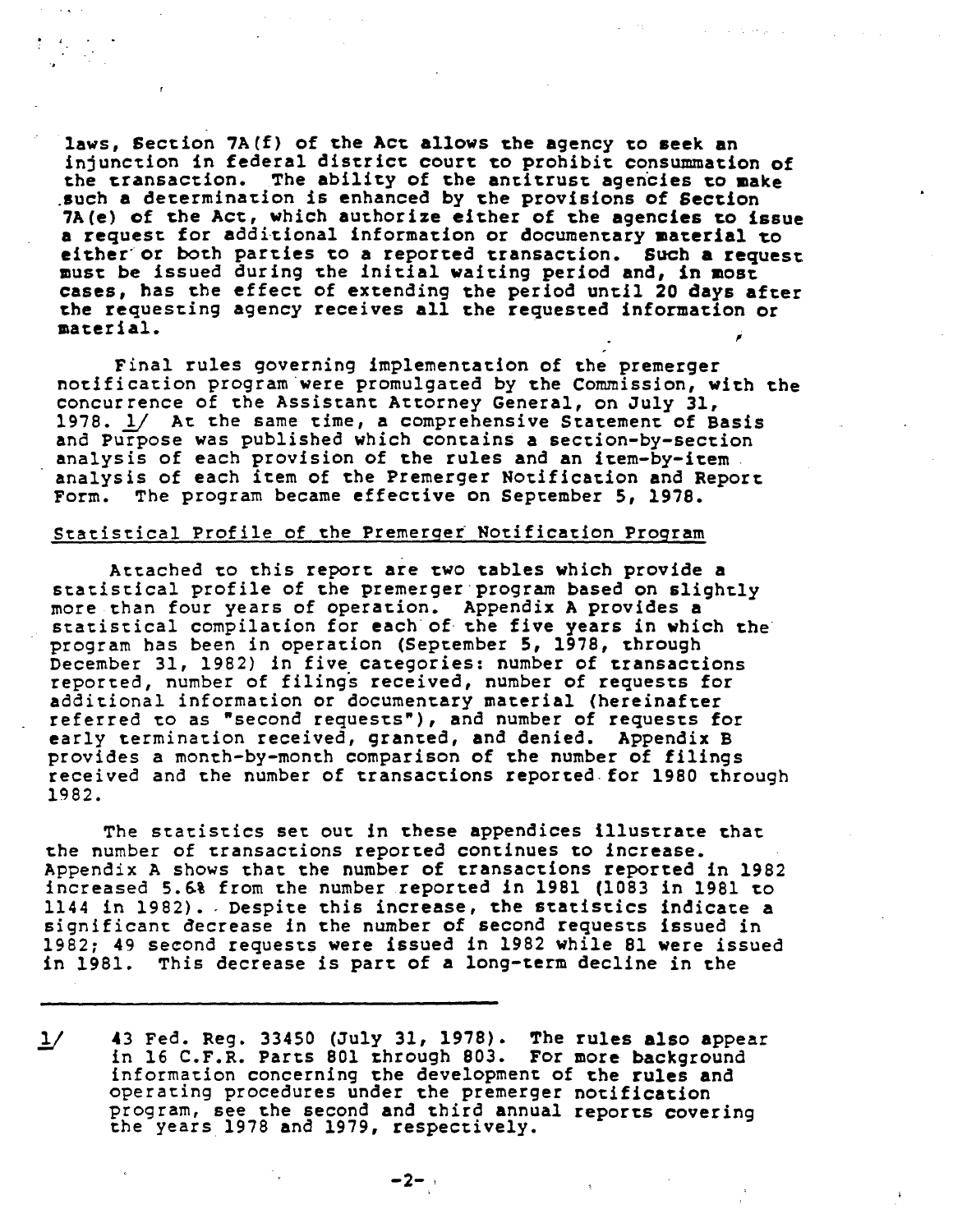umber of second requeses issued as a percenta9e of reportable ~ansaeeions (12.6' in 1979, 9.0t in 1980, 7.5, in 1981, and 4.3, in 1982). As indicated below, this downward trend may reflect a beneficial deterrent impact of the premerger notification program. Because the program enables the enforcement agencies co detect and challenge virtually all sizeable anticompetitive acquisitions, businesses may be increasingly avoiding cransactions that approach the line of illegality.

 $\mathcal{O}(\mathcal{O}_{\mathbb{P}^1})$  , where  $\mathcal{O}(\mathcal{O}_{\mathbb{P}^1})$  , where  $\mathcal{O}(\mathcal{O}_{\mathbb{P}^1})$ 

 $\mathbf{I}$ 

·The statistics also show that the number of transactions involving requests for early termination continues co increase. In 1982, early termination was requested in 254 transactions (174 In 1982, early termination was requested in 254 transactions (<br>transactions in 1981). This represents, as a percentage of ' reportable.transactions, a request rate of 22.2t, an increase from the 1981 rate of 16.1%. The agencies granted early termination in 243 transactions in 1982. This is a significant increase in the percentage of requests granted (82.2% in 1981 to 95.7% in 1982). As noted below, the increases in requests for and grants of early termination reflected in these statistics are probably attributable to the recent change in the agencies' standard for granting early termination.

#### Recent Developments Relating to Premerger Notification Rules ana Procedures

1. Paperwork Burden

. •

On July 2, 1982, the Commission published in the Federal Register a Notice of Request for Comments 2/ regarding how to reduce the paperwork burden imposed on companies required to comply with the Act. The Notice presented, through eleven statistical tables, a profile of Hart-Scott-Rodino premerger<br>notification filings and enforcement interest in 1981. The Notice also set out four approaches to reducing burden about which comments were specifically requested. The first proposal considered raising the size of person or size of transaction dollar reporting thresholds. The second asked whether separate size of person or size of transaction thresholds should be established for different industries taking into account the nature of the markets affected. The third considered eliminating the requirement that parties file an additional notification when they increase their holdings of voting securities from 15% to 25%, and the last suggestion proposed allowing parties to incorporaee by reference information and documents submitted wieh previous filings.

-3-

# 2/ 47 Fed. Reg. 29182 (1982), Exhibit A.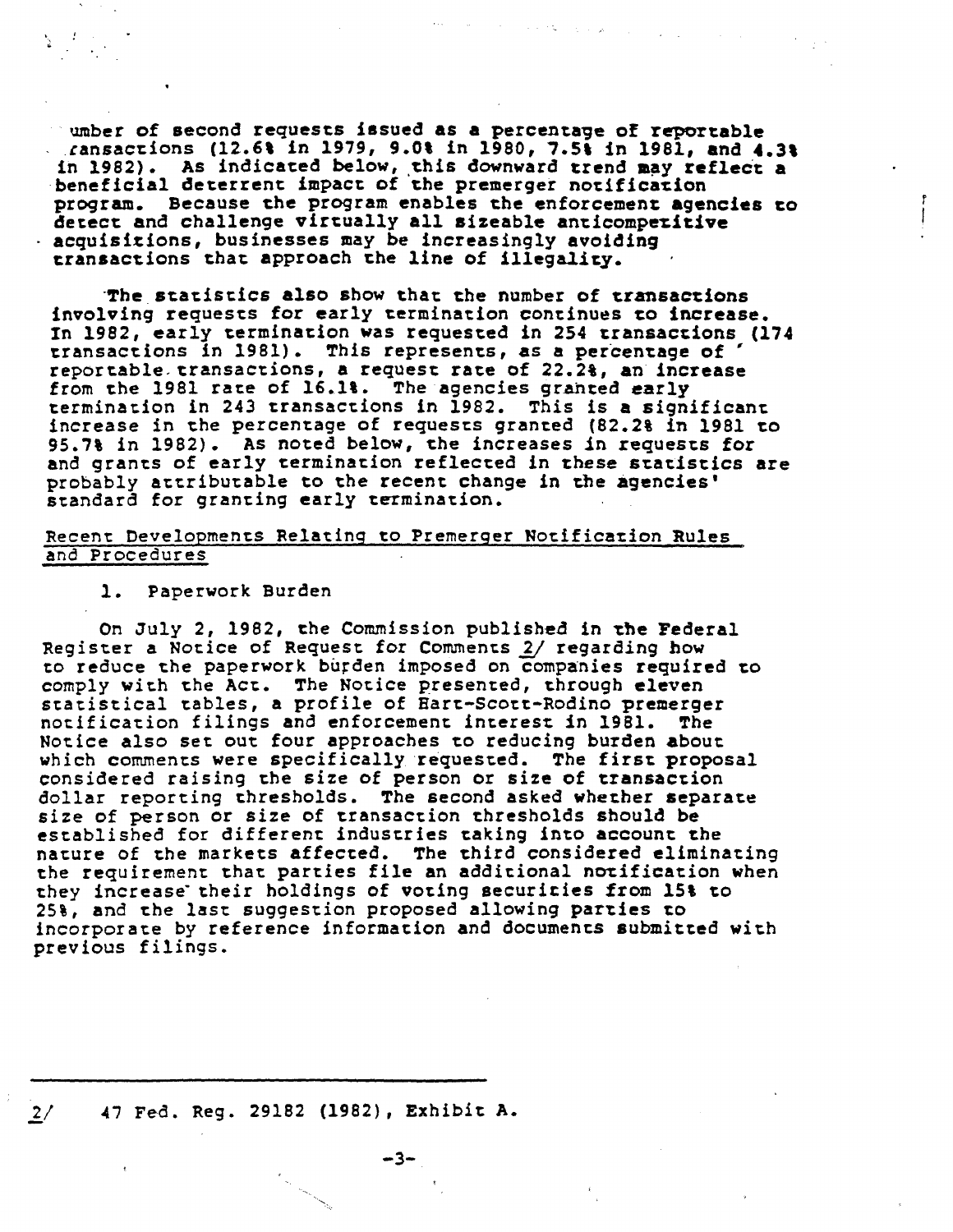Seven comments were received in response to the July 2, 1982<br>Aederal Register Notice. 3/ The Commission has reviewed these Seven comments were received in response to the July 2, 198:<br>
- ederal Register Notice. 3/ The Commission has reviewed these<br>
comments and is in the process of drafting proposed,rules which would reduce paperwork burden. The rules are being drafted pursuant to the rulemaking authority set out in Section  $7(A)$  (d) (2) (B) of the Act. That subsection permits the agencies to exempt from the notification requirements classes of persons or transactions which are not likely to violate the antitrust laws.

l

#### 2. Formal Interpretations

On August 20, 1982, the Commission, with the concurrence of the Assistant Attorney General of the Antitrust Division, issued a formal interpretation under S 803.30(c) of the rules. 4/ The formal interpretation, concerning criteria for granting early termination under the rules, superseded a formal interpretation issued on April 10, 1979, which required that at least one of the parties involved in a reportable transaction demonstrate a special business reason that warranted early<br>termination of the waiting period. 5/ After several years of experience with the former interpretation, the agencies<br>determined that requests for early termination could be granted<br>in the absence of a showing of special business justification<br>without diminishing the effectiveness of without diminishing the effectiveness of the premerger program.<br>Once the agencies have determined that an acquisition does not require immediate antitrust enforcement action, they no longer<br>have an interest in or desire to delay the transaction. In addition, experience indicated that the agencies are not equipped to evaluate the relative merits of the special business reasons given by the parties in their requests for early termination. Accordingly, the new standard, as set forth in the August 20, 1982 formal interpretation, no longer requires parties to set forth the reason for their request. The new formal interpretation states that the agencies normally will grant a request for early termination if the parties to the transaction have submitted all the information required and the agencies have determined not to take any enforcement action during the waiting period.

One of the seven comments included ten responses to a questionnaire about the premerger notification program  $\frac{3}{ }$ which an attorney with a major corporation took upon himself to send to several corporations and law firms.

 $\overline{4}$ The formal interpretation is attached as Exhibit B.

 $5/$ Section 7A(b) (2) of the Act and S 803.11 of the premerger rules set forth a mechanism whereby the FTC with the concurrence of the Assistant Attorney General may terminate the waiting period required by the Act.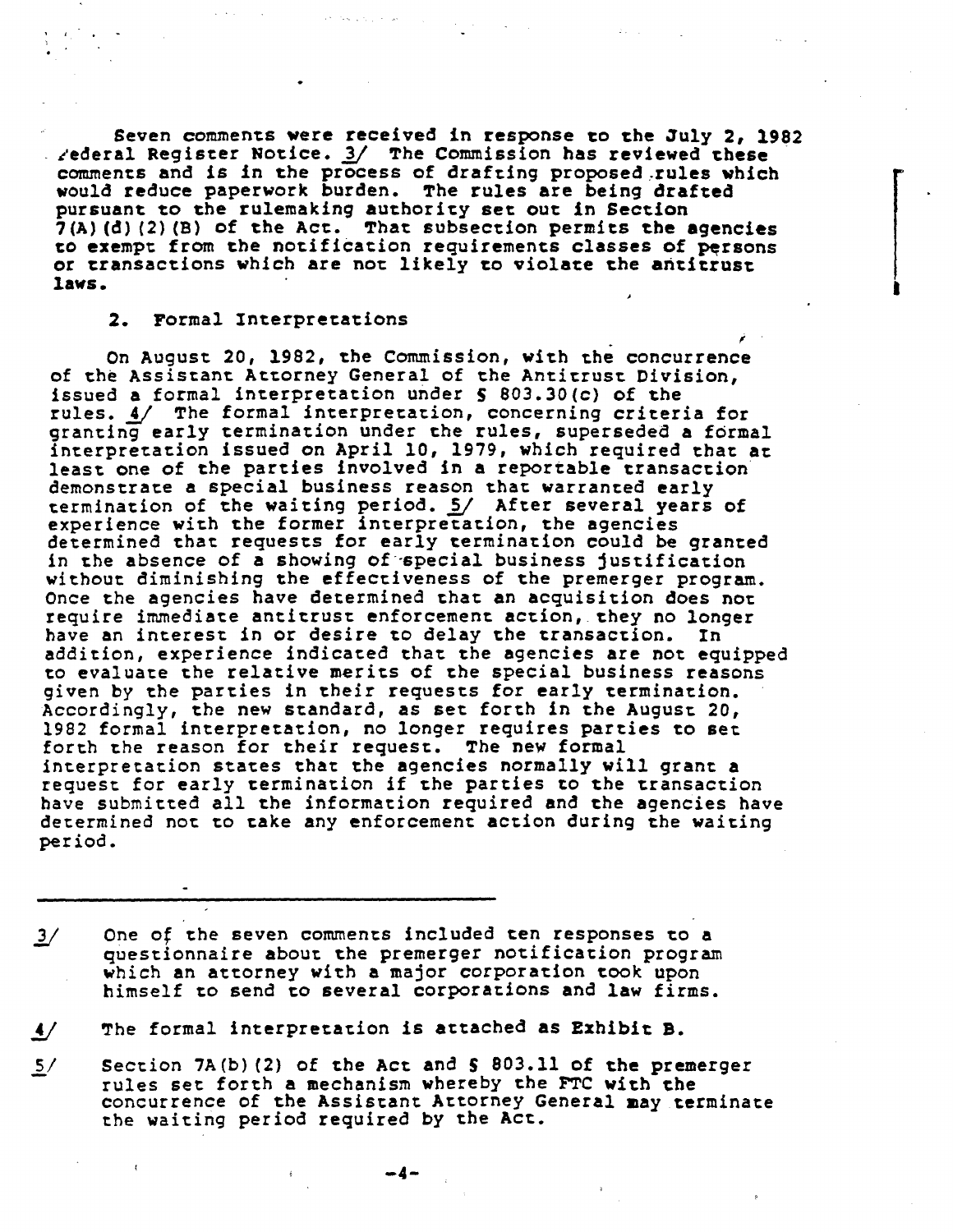This change in policy may account for some of the gnificant increase over previous years in the number of requests for early termination received and granted during 1982. The effect of the new interpretation is evidenced in the following table comparing the number of requests for early termination of the waiting period received between September and December of 1981 with the number of requests received during the same time period in 1982:

 $\begin{array}{c} \begin{array}{c} \end{array} \end{array}$ 

|           | 19816/ | 1982 |  |
|-----------|--------|------|--|
| September |        | 32   |  |
| October   | 16     | 42   |  |
| November  | クワ     | 49   |  |
| December  | 35     | 63   |  |
|           |        |      |  |

All requests for early termination of the waiting period received between September l, 1982, and December *30,* 1982, have been granted.  $2/$ 

#### 3. Litigation

In March 1982, a civil action was filed in federal district court against the Commission in a controversy involving the administration of the premerger program. The case arose out of a rather unique factual situation in which General Cinema :orporation and Heublein, Inc., were attempting to purchase each other's voting securities. General Cinema filed to acquire 49.9% of the stock of Heublein on February 4, 1982. The applicable waiting period was to expire on March 6, 1982. Heublein filed to acquire 49.9% of the stock of General Cinema on March 3, 1982. Heublein's waiting period was to expire April 2, 1982. In a letter accompanying its filing, Heublein requested that its waiting period be terminated as soon as possible but no later than the date that General Cinema's waiting period to acquire Heublein's stock expired. The Commission denied Heublein's request because Heublein offered no adequate business reason why it needed early termination.

Requests granted: 5 in September; 13 in October; 21 in  $6/$ November; and 16 in December.

 $\mathcal{I}'$ Three transactions had early termination requests pending as of December 30, 1982.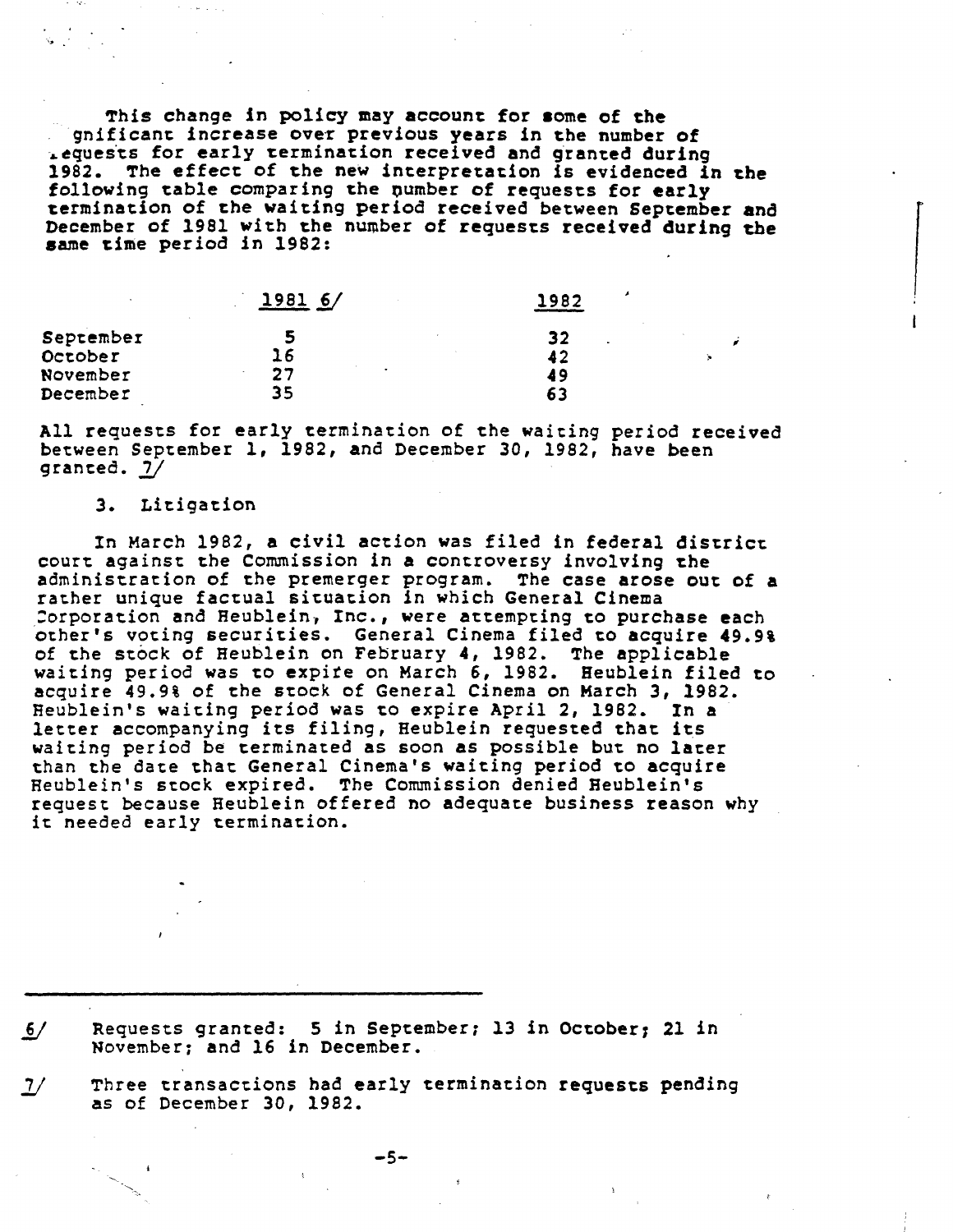On March 15, 1982, Heublein filed suit against the . ommission in the United States District Court for the District of Connecticut. The same day, the judge entered an order requiring the Commission to "cease to prevent Beublein, Inc. from immediately acquiring up to 49.9t of the common stock of General Cinema.<sup>•8</sup>/ The court held that there was no rational basis for the Commission to require a "special business reason" from companies requesting early termination and that if a company<br>presented a lawful business reason for its request, it was beyond<br>the Commission's authority not to grant early termination if it has determined that the acquisition would not lessen nas determined that the acquisition would not lessen<br>competition. 9/

The Commission did not appeal the decision, and subsequently issued the revised formal interpretation on the standards for early termination discussed above.

4. Compliance

Prior reports to Congress have noted that the premerger program has "been characterized by a high degree of cooperation between the enforcement agencies and those subject to the Act.<sup>\*</sup> 10/ The two agencies frequently assist parties in determining whether transactions are subject to the notification requirements of the Act and advise them on how to prepare the notification form. l1J

Compliance with the Act's filing requirements is believed to<br>be very good. This is evidenced by the fact that the agencies have not brought any actions under Section 7A(g) (1) of the Act to recover civil penalties for non-compliance. This is not to say that the agencies have not observed transactions which they believed may be in violation of the Act. When such transactions come to the agencies' attention, letters are sent to the parties to the transaction requesting an explanation of why the notification requirements have not been met.

 $8/$ Heublein, Inc. v. Federal Trade Commission, Cv. H-82-284 (D. Conn. filed March 15, 1982), preliminary injunction dated March 15, 1982.

- Heublein, Inc. v. Federal Trade Commission, 539 F.Supp. 123  $9/$ {D. Conn. 1982), Exhibit C.
- $10/$ Fifth Annual Report to Congress, page 8.
- YTC's Premerger Notification Office which administers the  $11/$ program receives approximately SO such inquiries daily.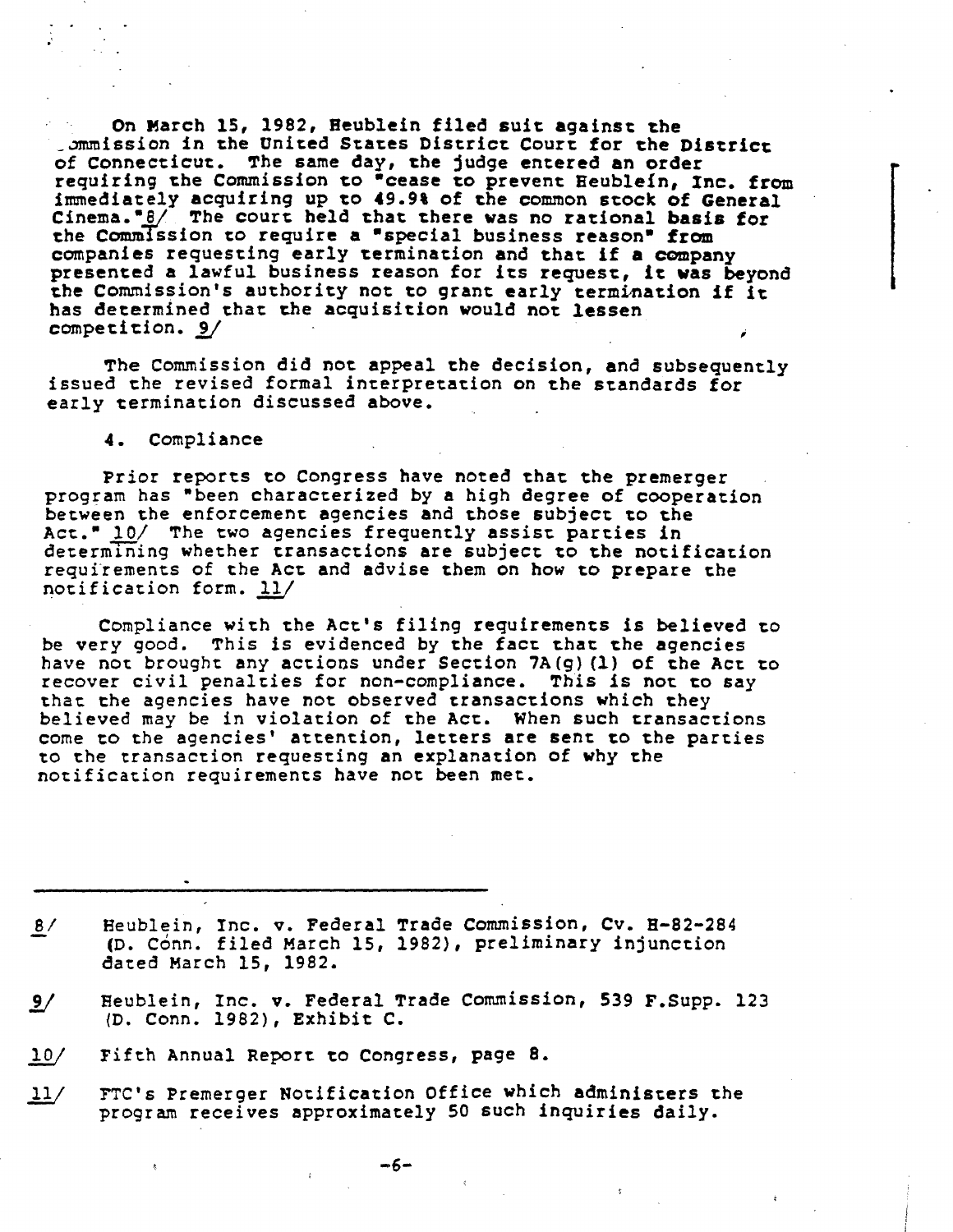In one such transaction this year, the Bureau of Competition ("Bureau") of the Federal Trade Commission concluded that the acquisition was reportable but decided, in the exercise of its prosecutorial discretion, not to recommend that the Commission refer the matter to the Department of Justice for a possible civil penalty action. The matter involved an acquisition by an "institutional investor," O'Connor & Associates ("Associates"), of voting securities of The Trane Company. 12/ Associates did not file because it believed the transaction was exempt from the filing requirements under Section 7A(c)(9) of the Act because the acquisition was being made "solely for purposes of investment." 13/ The Bureau concluded, however, that the transaction was not exempt because it was not made solely as a passive investment.

The Bureau decided not to recommend that a civil action for penalties be sought because Associates had made the acquisition in a good faith belief that it was not in violation of the Act. Moreover, when notified of the violation, Associates agreed to comply with the notification requirements and to cease purchasing additional voting securities of Trane until the expiration of any applicable Hart-Scott-Rodino waiting period.  $14/$ 

- The term "institutional investor" is used in § 802.64 of  $12/$ the premerger rules. Associates fell within the exemption set forth in § 802.64 and as such was entitled to make certain purchases of Trane stock without filing a premerger form so long as the purchases were made "solely for the purpose of investment" as that term is used in the Act and the premerger rules.
- As used in  $\zeta$  802.64 and as defined in  $\zeta$  801.1 of the  $13/$ premerger rules.
- See the letter from Thomas J. Campbell, Director, Bureau of  $14/$ Competition, FTC, to Michael N. Sohn, Esq., Arnold & Porter (August 19, 1982), Exhibit D. Associates' counsel agreed to permit the Commission to make this letter public. The letter was made public by The Trane Company when it attached the letter to a Schedule 13D it filed with the Securities and Exchange Commission on August 20, 1982.

Another possible compliance problem arose in an unrelated case at the end of 1982 and has not yet been resolved.

-7-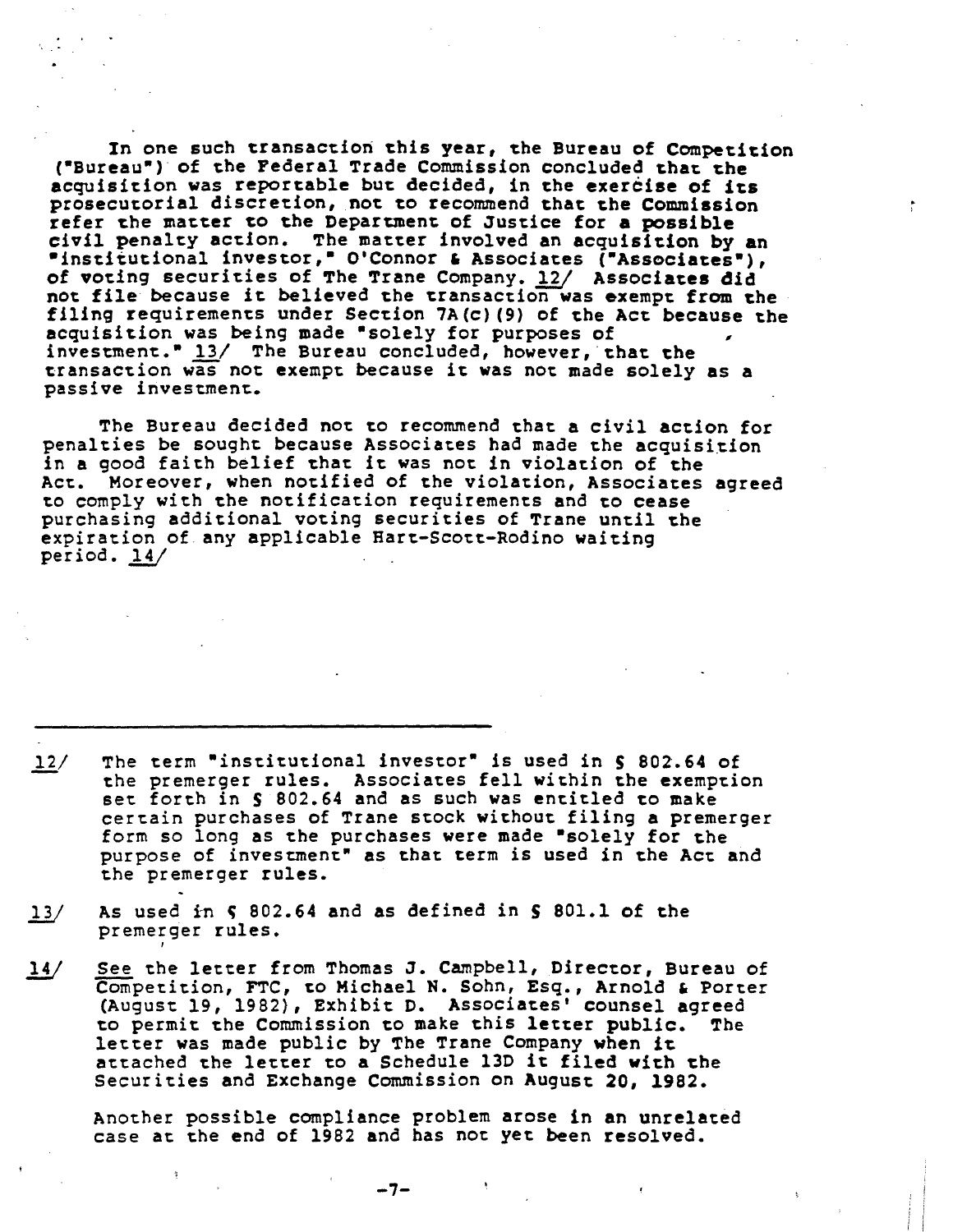# \*erger Enforcement Activity During 1982 15

The Antitrust Division sought one preliminary injunction in a merger case in 1982. The action challenged the acquisition of Means Services, Inc. by ARA Services, Inc. 16/ Before the court ruled on the motion for a preliminary injunction, the case was settled, as ARA agreed to divest the textile rental operations of Means in Akron and Columbus, Ohio, and Huntington, West Virginia.

•

The Division filed eight complaints in merger ,cases. *llJ*  Four cases, United States v. Archer-Daniels-Midland Companies, Four cases, United States v. Archer-Baniers-Midiand Companies,<br>United States v. Newell Companies, Inc., United States v. Tribune Company, and United States v. G. Heileman Brewing Company, are company, and <u>onited States v. S. Belieman Blewing Company</u>, are still pending. **Onlined States** of The Milled Corporate Settled when Baldwin agreed to divest itself of AMIC, a subsidiary whose mortgage guaranty insurance operation competed with MGIC Investment Corporation, the acquired company. United States v. American Brands, Inc. was settled when American Brands agreed to divest itself of the Ace Fastener Company Division of Swingline Company. United States v. The Stroh Brewing Company was settled when Stroh agreed to divest either the Winston-Salem or Memphis plant it acquired in the merger with Jos. Schlitz Brewing Company. Finally, in United States v. Virginia National Brewing Company. Finally, in <u>United States v. Virginia Matit</u> District Court Judge Glen Williams allowed the parties to merge.

- The Sixth Annual Report covers the period from January l,  $15/$ 1982, through December 31, 1982.
- $16/$ United States v. ARA Services, Cv. C-2-82-436 (S.D. Ohio filed April 26, 1982).
- *l1I*  United States v. Archer-Daniels-Midland Companies, Cv. 83- 51-D (S.D. Iowa filed December 14, 1982); United States v. Si-D (S.D. 10Wa liled December 14, 1981), Shiled Brates V.<br>G. Heileman Brewing Company, Cv. No. 82-750 (D.Del. filed November -22, 1982); United States v. American Brands, Inc., Cv. 82-'CIV- 5020 (S.D.N.Y. filed Au9ust 2, 1982); United States v. Newell Companies, Inc., Cv. N-82-305 {D. Conn. filed June 14, 1982); United States v. Tribune Company, Cv. No. 82-260-0RL-CIVR (M.D. Fla. filed May 26, 1982): United States v. The Stroh Brewery Company, Cv. 82-1095 (D.D.C. filed April 16, 1982: consent decree entered November 10, 1982): United States v. Baldwin-United Corporation, *Cv.* C-1-82-179 (S.D. Ohio filed February 22, 1982: consent decree entered on May 21, 1982): and United States v. Virginia National Bankshares, Inc., Cv. No. 82-0083 (W.D. Va. filed February 26, 1982}.

 $-8-$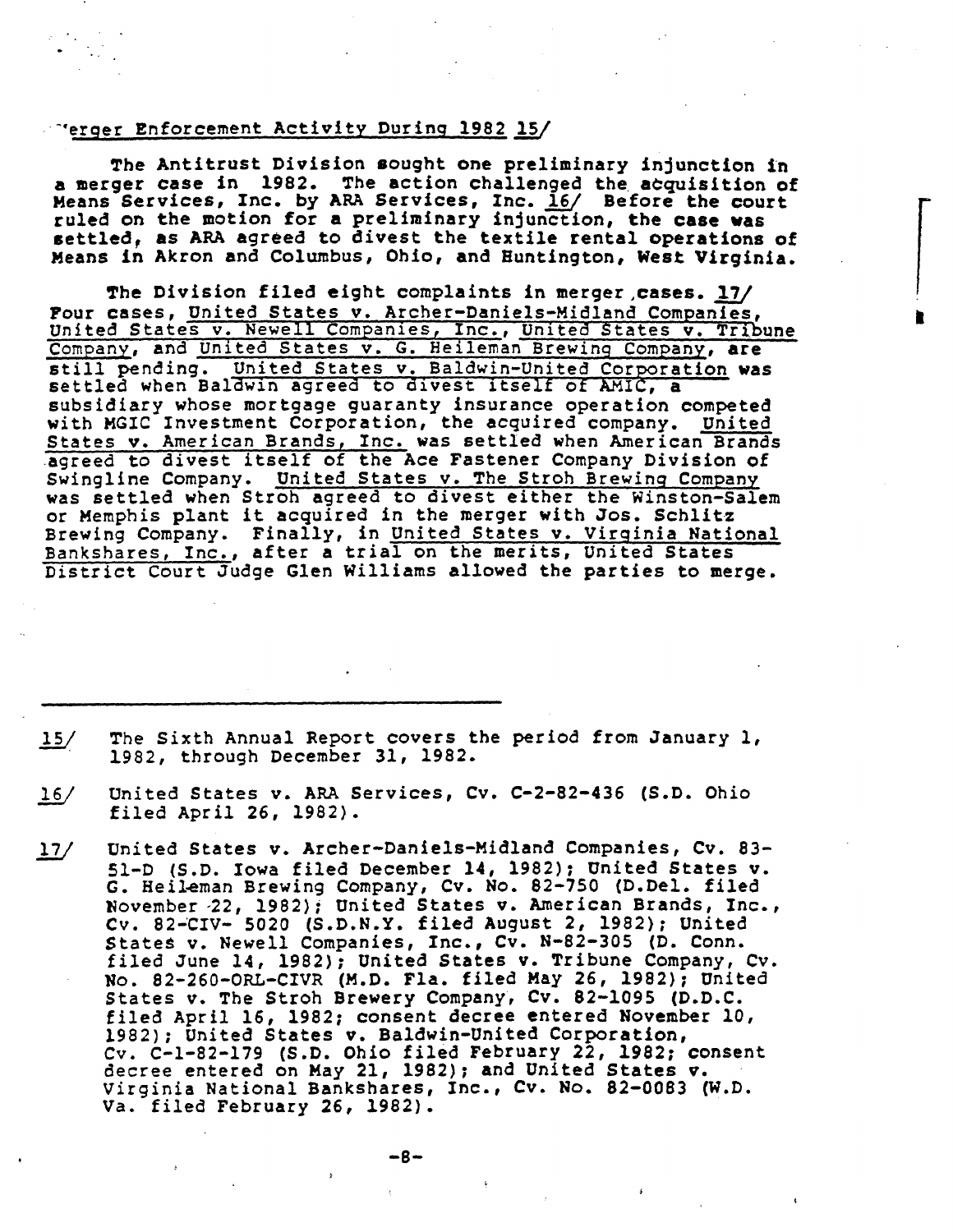In addition, on five occasions, the Antitrust Division informed parties to proposed transactions that it would file an antitrust suit challenging the transaction unless the parties restructured the proposal to avoid competitive problems. 18/ In each case, the parties either restructured the transaction to eliminate areas of competitive overlap or did not consummate. eliminating any need for legal action by the Antitrust Division.

r

..

Of the 23 investigations which involved the issuance of second requests, one transaction was abandoned by the parties after the Division issued the request for additional information.

Finally, the Division entered into consent decrees in three merger cases in which complaints had been filed prior to January 1, 1982. 19/

The Commission sought one preliminary injunction during calendar year 1982. The action was brought in an attempt to block the \$5.13 billion acquisition of Cities Service Company by block the \$5.13 billion acquisition of Cities Service Company by the Gulf Oil Corporation. 20/ After the Commission obtained a temporary restraining order from the court, the acquisition was abandoned before an administrative complaint was formally issued.

- $18/$ Department of Justice Press Release of September 10, 1982, involving the capital stock acquisition by Early California Industry, Inc., of Pacific International Rice Mills, Inc.7 Department of Justice Press Release of August 6, 1982, involving the capital stock acquisition by National Medical Enterprises, Inc., of National Health Enterprises, Inc.7 Department of Justice Press Release of June 21, 1982,<br>involving American Sugar Division of Amstar Corporation's proposed purchase of the "Jack Frost" trademark of the National Sugar Refining Company; Department of Justice Press Release of April 19, 1982, involving the capital stock acquisition by Beverly Enterprise, Inc., of Mediplex; and Department of Justice Press Release of March 15, 1982, involving the capital stock acquisition by Anacomp, Inc., of  $D.S.I.'$
- $19/$ United States v. Acorn Engineering Company, Cv. 80-3388 TEH (N.D. Cal. filed August 19, 1980: consent decree entered March 30, 1982); United States v. Hospieal Affiliates International, Inc., Cv. 80-3672 (E.D. La. filed September 25, 1980; consent decreed entered April 1, 1982); and United States v. Beatrice Foods Co., Cv. 3-80-596 (D. Minn. filed October 28, 1980; consent decree entered April 19, 1982).
- $20/$ FTC v. Gulf Oil Corporation, Civil Action No. 82-2131 (D.D.C. filed July 29, 1982).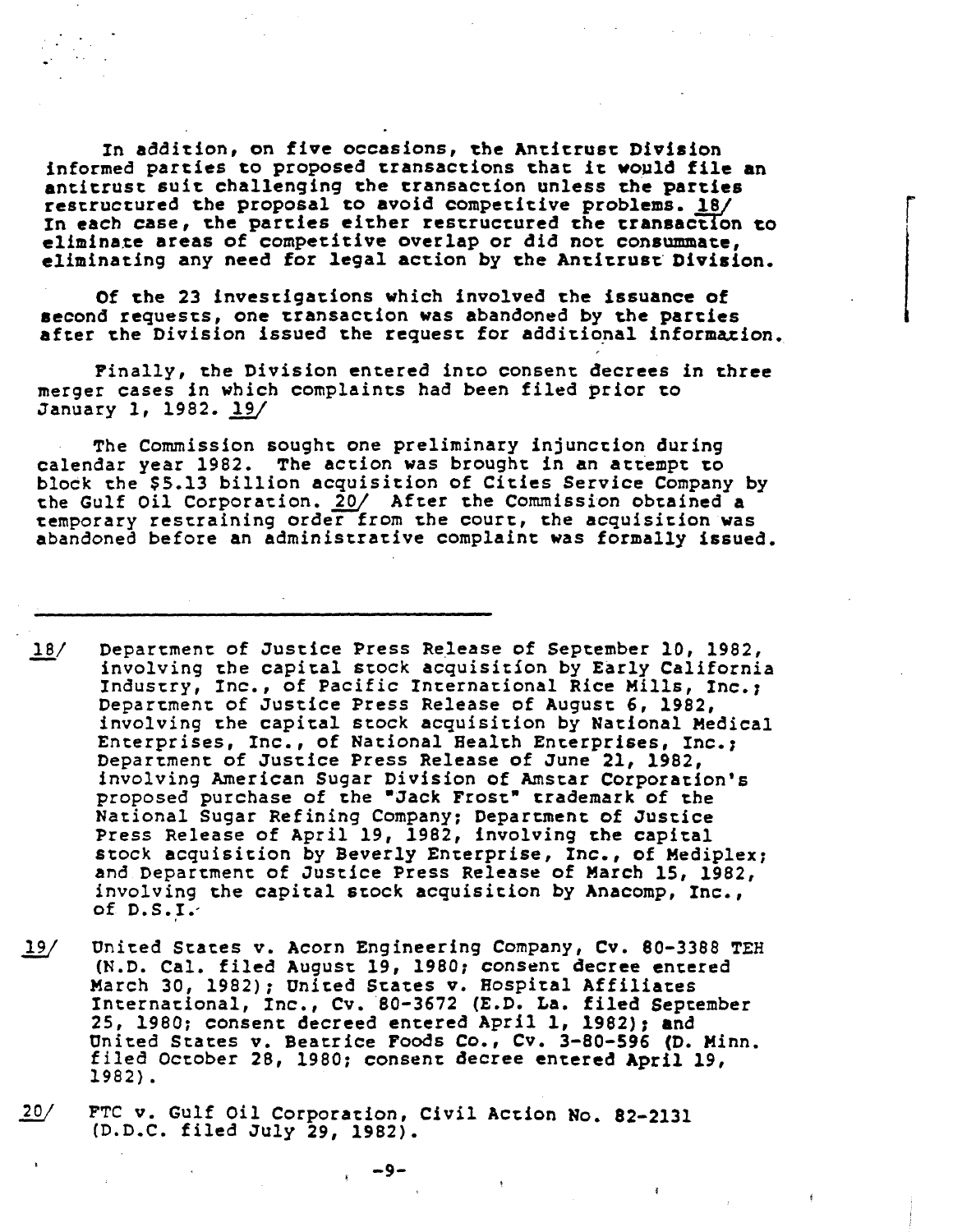The Commission issued two administrative complaints during 1982. The first complaint was issued against B. F. Goodrich 21/ challenging its acquisition of Diamond Shamrock Plastics Corporation; the second complaint challenged the 1981 acquisition by Hospital Corporation of America of Hospital Affiliates<br>International Inc. and Health Care Corporation, two hospital chains located in Tennessee. 22/ Both cases are still pending<br>before Administrative Law Judges.

In addition, consent agreements 23/ and final orders 24/ were issued by the Commission in five other cases. ,

In 1 of the 26 cases involving the issuance of second requests, the parties abandoned the transaction after the Commission issued requests for additional information.

..

#### Assessment of the Effects of the Premerger Notification Program

The impact of the premerger notification program on the enforcement agencies and on the business community can be assessed, in part, by ehe statistics of the number of transactions, second requests, consents and litigated cases.<br>It should be noted that the utility of the Act cannot be judged solely on the number of injunctions obtained by the agencies<br>under its provisions. In order to evaluate fully the statistics and the Act's impact on the antitrust enforcement process, some additional observations are appropriate.

B. F. Goodrich, Docket 9159 (issued January S, 1982).  $21/$ 

- $22/$ Hospital Corporation of America, Docket 9161 (issued August 2, 1982).
- $23/$ FTC consent agreements accepted in 1982 include: Batus,<br>Inc. (accepted July 16, 1982); ConAgra, Inc. (accepted July 19, 1982); and Canada Cement Lafarge Ltd. (accepted August  $23.1982$ .
- $24/$ FTC final orders issued in 1982 include: Gifford-Hill-Amer ican, Inc., Docket C-3085 (issued February 23, 1982); and General Electric Co., Docket C-3088 (issued May 5, 1982). It should be noted that the cases mentioned in this report, although a matter of public record, were not necessarily reportable under the premerger notification<br>program. Because of the Act's provisions regarding the confidentiality of the information obtained pursuant to the program, it would be inappropriate to identify which cases were initiated under the premerger notification program.

..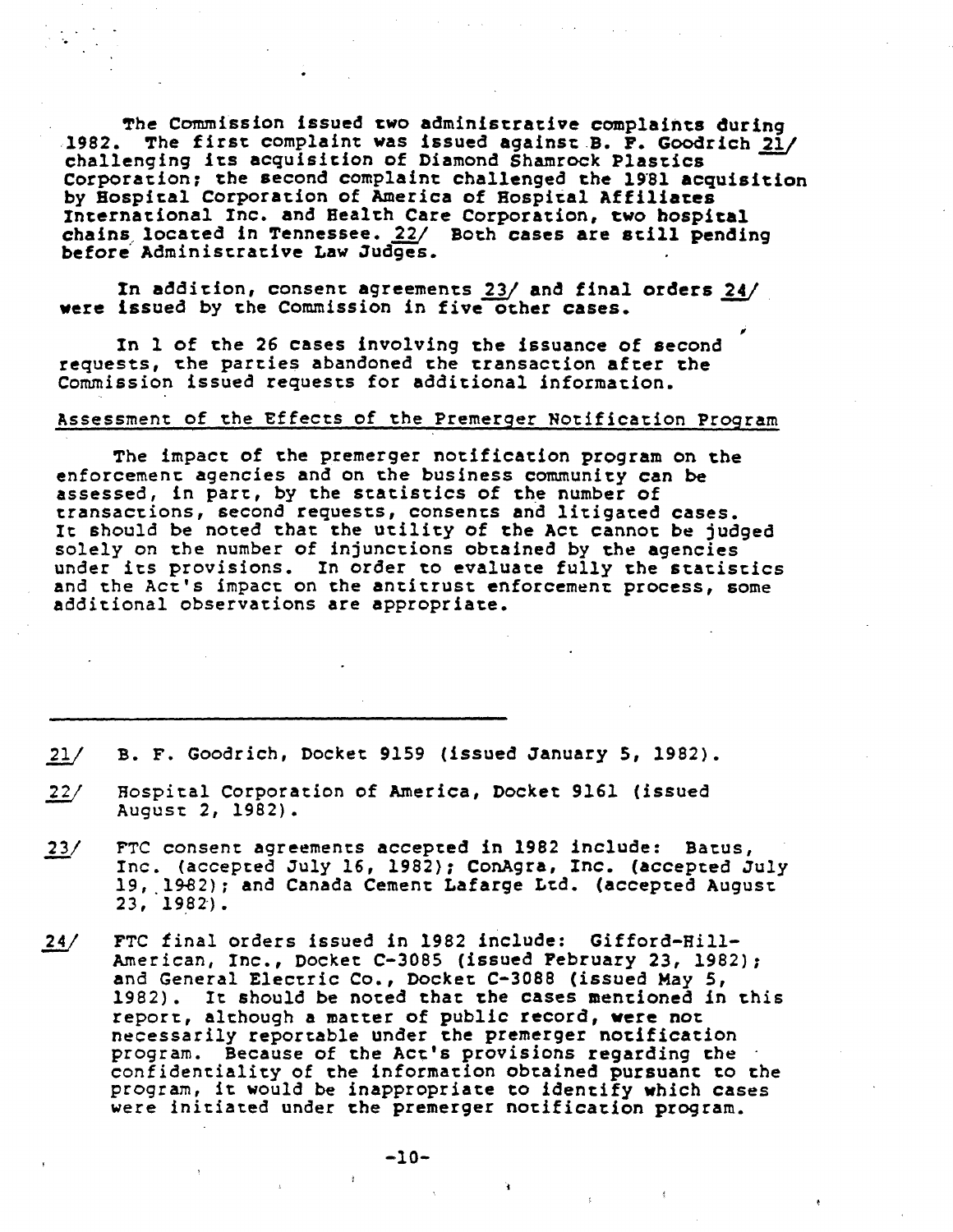Firse, as indicated in previous reports, one of che Act's imary objectives, eliminating the so-called •midnight merger,• has been achieved. The requirements imposed on persons to file notification and observe a waiting period prior to consummation largely eliminated this phenomenon. The Commission is confident that ehe Act's notification requirements assure that virtually all aignif icant mergers or acquisitions occurring in the Uniced States will be reviewed by the antitrust agencies prior to the consummation of the transaction. This provides the agencies with the opportunity to challenge unlawful transactions prior to consummation, thus avoiding the problem of constructing effective post-acquisition relief. ;

.<br>.<br>. I I

> $\begin{array}{c} \begin{array}{c} \end{array} \end{array}$ I

Second, the information provided by the Notification and Report Form and by the parties' responses to any second requests, usually is sufficient for the enforcement agencies to make a prompt determination of the existence of any antitrust problems prompt determination of the existence of any antitrust problems<br>raised by a transaction. In addition, this year, as in previous years, parties often have supplied information voluntarily to the Commission and the Antitrust Division. This has resulted in second requests which are focused and limited only to that information necessary to che inquiry.

Third, the existence of the premerger notification program also has made private industry more aware of the antitrust consideracions raised by proposed transactions. The Commission believes that the certainty of detection of ancitrust violacions by the enforcement agencies resulting from the premerger notification program has deterred some firms from entering into merger agreements which might violate the antitrust laws. Some support for this belief can be found in the second requests statistics previously discussed. The concinuing long-term decline in the number of second requests issued by the agencies (as a percencage of reportable transactions) may indicate thac, due to the virtual certainty of detection, businesses are avoiding cransaccions of questionable legality. In addition, the premerger program, in conjunction with the Merger Guidelines and the Statement of Federal Trade Commission Concerning Horizontal Mergers, has facilitated business planning since it provides business decision-makers with some certainty as to the type of transaction which is unlikely to be challenged by the enforcement agencies.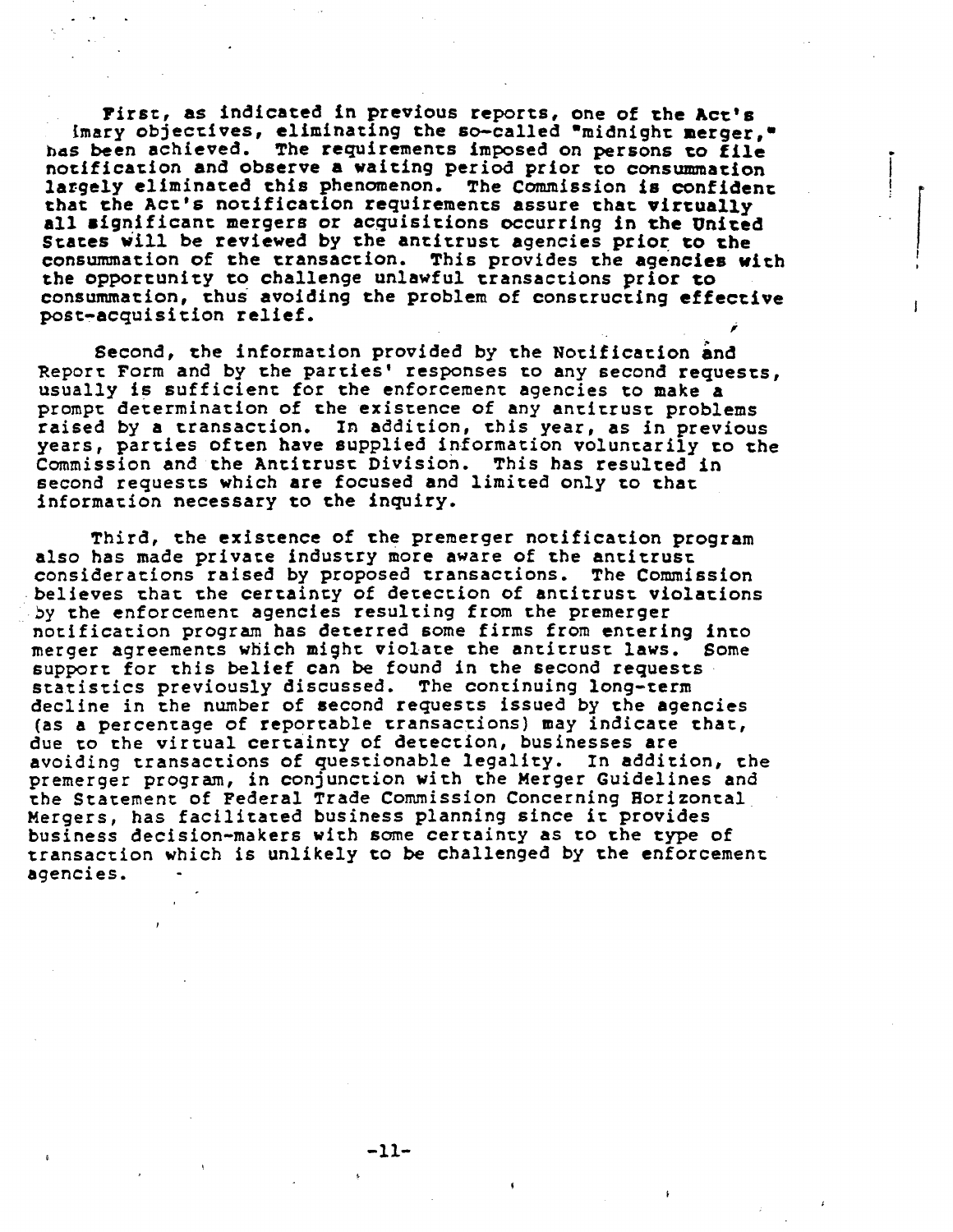Finally, the statistics show that, in the past year, the agencies have graneed requests for early termination more readily and with greater frequency than in the early days of the premerger notification program. The impact of the new formal interpretation concerning early terminaeion of the waiting period appears to be positive. It has worked well for the agencies and has been received favorably by the business community.

The Assistant Attorney General of the Antitrust Division has indicated his concurrence with this annual report.

By direction of the Commission.

Chairhan

cc: The Honorable Strom Thurmond President Pro Tempore United States Senate Washington, O.C. 20510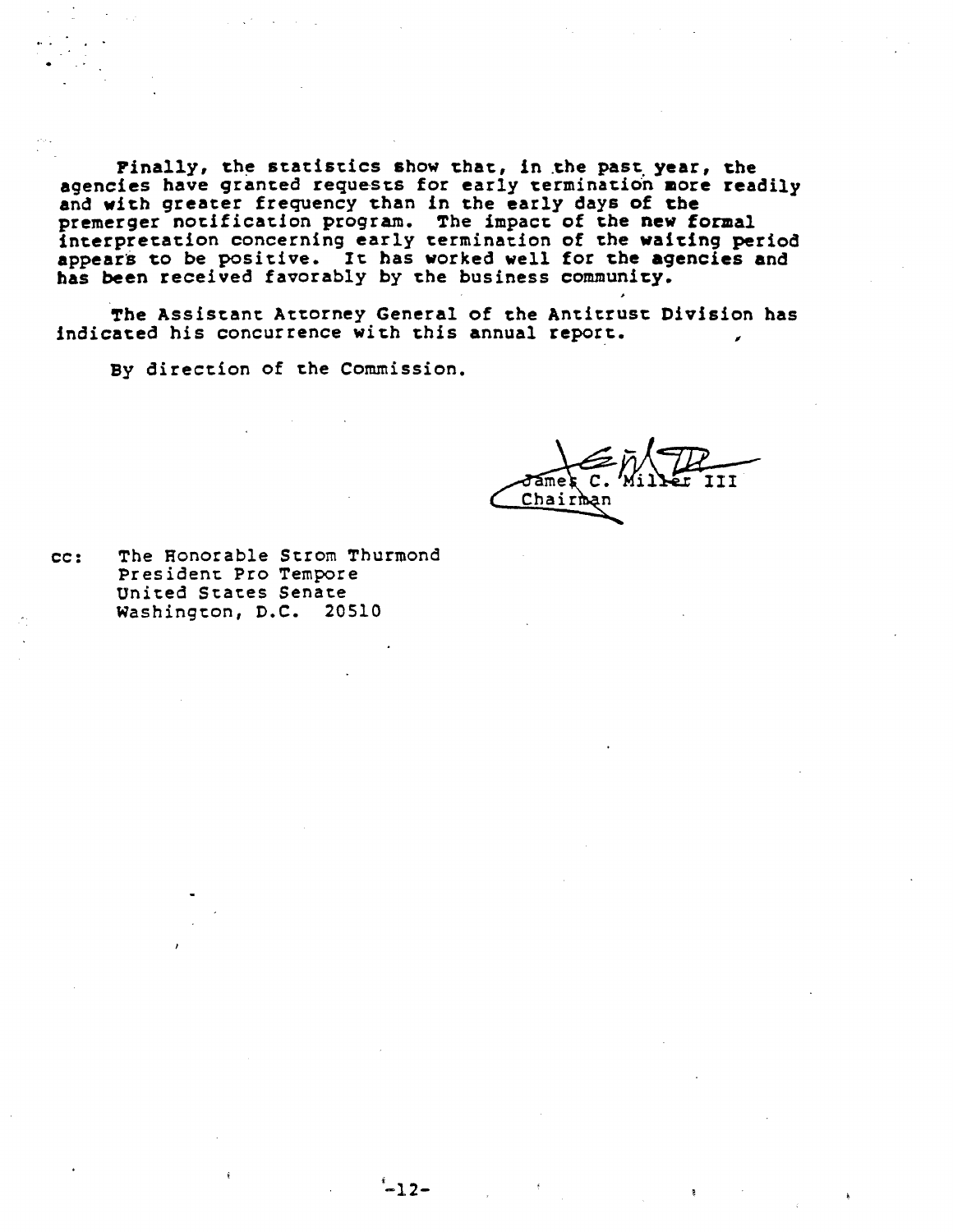### List: of Appendices

Appendix A Summary of Transactions, 1978 - 1982.

Appendix B Number of Filings Received and Transactions  $- -$ Reported by Month for the Years 1980 - 1982.

,

r

# List of Attachments

- Exhibit: A Copy of the Request for Comment Regarding Paperwork Burden published July 2, 1982, in the Federal Register.
- Exhibit: B Formal Interpretation issued August: 20, 1982, concerning early termination standards.
- Exhibit: C Heublein, Inc. v. Federal Trade Commission, 539 F. Supp. 123 (D. Conn. 1982).
- Exhibit: D Letter from Thomas J. Campbell, Director, Bureau of Competition, to Michael Sohn, August 19, 1982.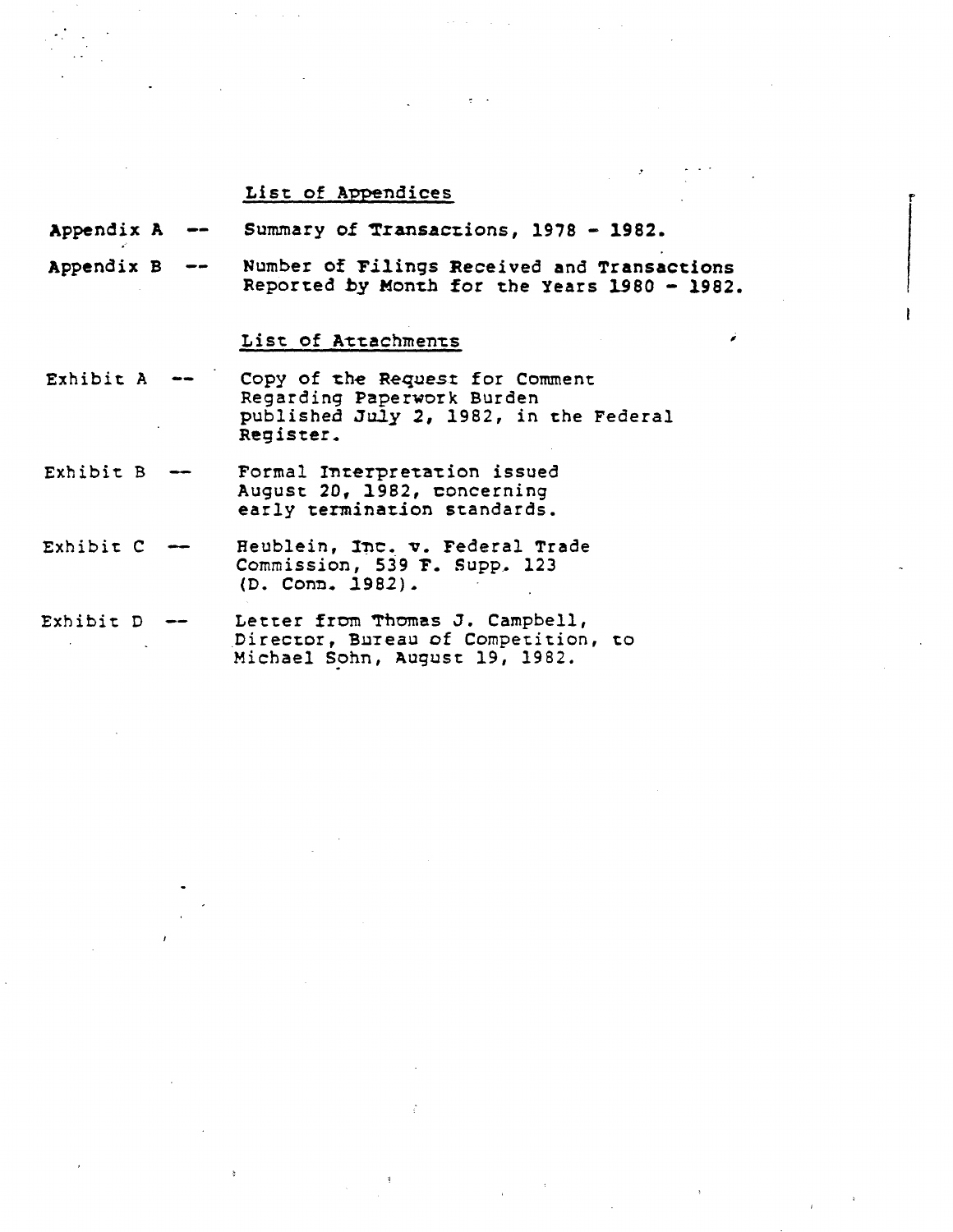|                                                         |                               | Summary of Transactions, 1978-1982 |                            |                                   |                                 |            |  |  |
|---------------------------------------------------------|-------------------------------|------------------------------------|----------------------------|-----------------------------------|---------------------------------|------------|--|--|
| $\epsilon^{\prime}$                                     | <u> 1978 </u><br>(Sept.-Dec.) | $\frac{1979}{(\text{Jan.-Dec.})}$  | $\frac{1980}{(Jan.-Dec.)}$ | $\frac{1981}{(\text{Jan.-Dec.})}$ | 1982<br>$(Jan.-Dec.)$<br>$\sim$ | Total      |  |  |
| tions Reported                                          | 355                           | 868                                | 824                        | 1083                              | 1144                            | 4274       |  |  |
| ; Received $1/$                                         | 627                           | 1818                               | 1462                       | 1900                              | 1954                            | 7761       |  |  |
| rions where<br>:ional<br>mation was<br><b>ssted</b>     | 36                            | 109                                | 74                         | 81                                | 49                              | 349        |  |  |
| IC.<br>λJ                                               | 23<br>13                      | 58<br>51                           | 36<br>38                   | $\frac{48}{33} \frac{2}{2}$       | $\frac{26}{23} \frac{3}{4}$     | 191<br>158 |  |  |
| of Transactions<br>lving a Request<br>Early Termination | 31                            | 115                                | 104                        | 174                               | 254                             | 678        |  |  |
| ranted<br>ied                                           | 16<br>15                      | 62<br>53                           | 89<br>15                   | 143<br>31                         | $243 \frac{5}{2}$<br>8          | 553<br>122 |  |  |
|                                                         |                               |                                    |                            |                                   |                                 |            |  |  |

Appendix A

- More than one filing may be received for a single  $1/$ transaction where there are multiple parties or where the transaction is completed through several steps.
- $\frac{2}{ }$ Each agency withdrew requests for additional information in one transaction.
- One transaction was withdrawn after the issuance of second  $\frac{3}{2}$ requests; one transaction was withdrawn after the Commission obtained a temporary restraining order from the court.
- $\frac{4}{ }$ One transaction was withdrawn after the issuance of second requests.
- $\frac{5}{ }$ Three transactions had early termination requests pending as of 12/30/82.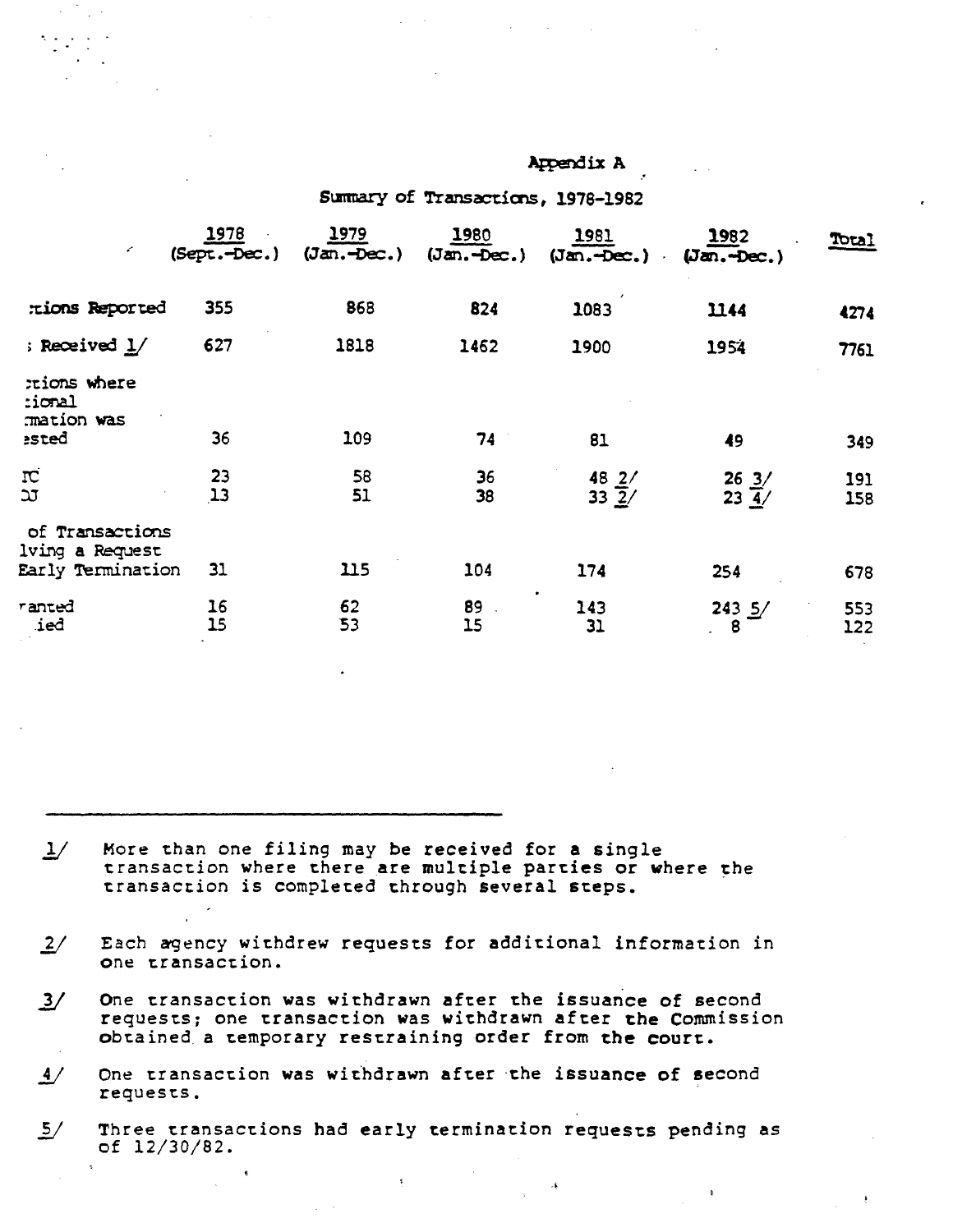# **Appendix B**

|                | <u> 1980</u><br>¥. |                      | <u> 1981 </u> |                      | <u> 1982</u> |              |
|----------------|--------------------|----------------------|---------------|----------------------|--------------|--------------|
|                | <b>Filings</b>     | Transactions Filings |               | Transactions Filings |              | Transactions |
| 2ry            | 105                | 56                   | 134           | 73                   | 144          | 92           |
| <b>jary</b>    | 113                | 64                   | 108           | 60                   | 104          | 67           |
| $\mathfrak{D}$ | 103                | 58                   | 145           | 75                   | 181          | 105          |
| 1              | 108                | 60                   | 111           | 64                   | 152          | 95           |
|                | 94                 | 55                   | 163           | 92                   | 169          | 105          |
|                | 110                | 64                   | 161           | 87                   | 213          | 131          |
|                | 104                | 60                   | 183           | 107                  | 178          | 102          |
| $\textsf{st}$  | 143                | $B2 -$               | 162           | 92                   | 144          | 91           |
| $\neg$ ber     | 129                | 68                   | 184           | 89                   | 122          | 71           |
| per            | 159                | 91                   | 249           | 116                  | 199          | 89           |
| mber           | 142                | 78                   | 200           | 117                  | 181          | 100          |
| mber           | 152                | 88                   | 200           | 111                  | 167          | 96           |
| ı1             | 1462               | 824                  | 2000          | 1083                 | 1954         | 1144         |

 $\mathcal{L}^{\text{max}}$ 

Number of Filings Received  $1/$  and Transactions Reported by Month for the Years 1980 - 1982.

More than one filing may be received for a single<br>transaction where there are multiple parties or where the<br>transaction is completed through several steps.  $\frac{1}{2}$ 

 $\ddot{\xi}$